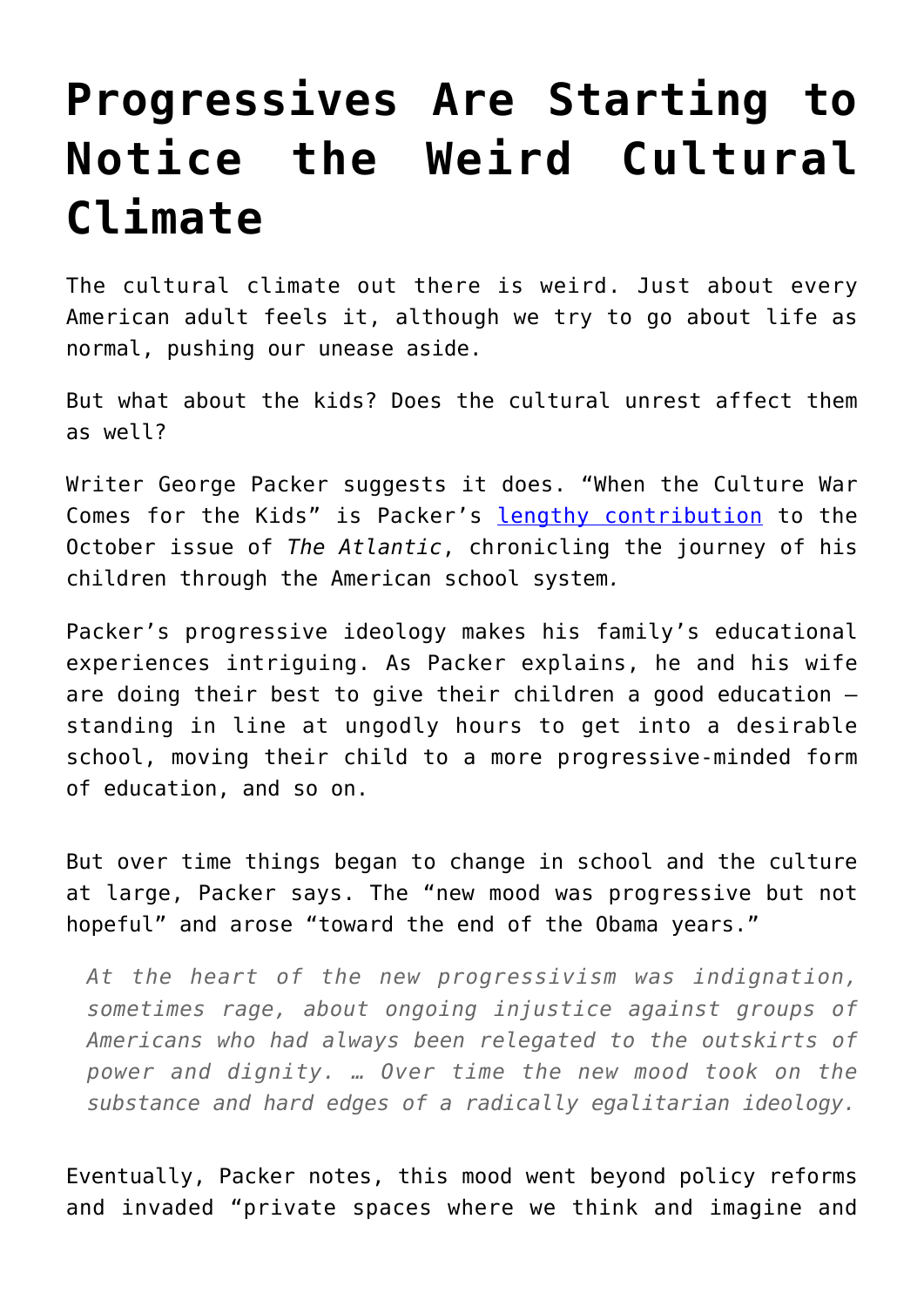talk and write, and the public spaces where institutions shape the contours of our culture and guard its perimeter." Many began to view political correctness as "a problem," a point with which Packer seems to agree.

One of the difficulties, Packer explains, is with identity politics:

*In politics, identity is an appeal to authority—the moral authority of the oppressed: I am what I am, which explains my view and makes it the truth. The politics of identity starts out with the universal principles of equality, dignity, and freedom, but in practice it becomes an end in itself—often a dead end, a trap from which there's no easy escape and maybe no desire for escape. Instead of equality, it sets up a new hierarchy that inverts the old, discredited one—a new moral caste system that ranks people by the oppression of their group identity.*

Packer saw such identity politics play out in the school system. They reared their head when the family swam against the tide and chose not to opt out of standardized tests. They appeared again when the school adopted gender neutral bathrooms, causing students great discomfort. These policies were enacted as means of helping an oppressed minority; instead, they ended up oppressing the majority.

Such a scenario is not new. In the mid-19th century, Alexis de Tocqueville [explained](https://www.gutenberg.org/files/816/816-h/816-h.htm#link2HCH0054) that the quest for ultra-equality often results in negative attitudes which set individuals at odds with one another:

*When equality of conditions succeeds a protracted conflict between the different classes of which the elder society was composed, envy, hatred, and uncharitableness, pride, and exaggerated self-confidence are apt to seize upon the human heart, and plant their sway there for a time. This, independently of equality itself, tends powerfully to divide*